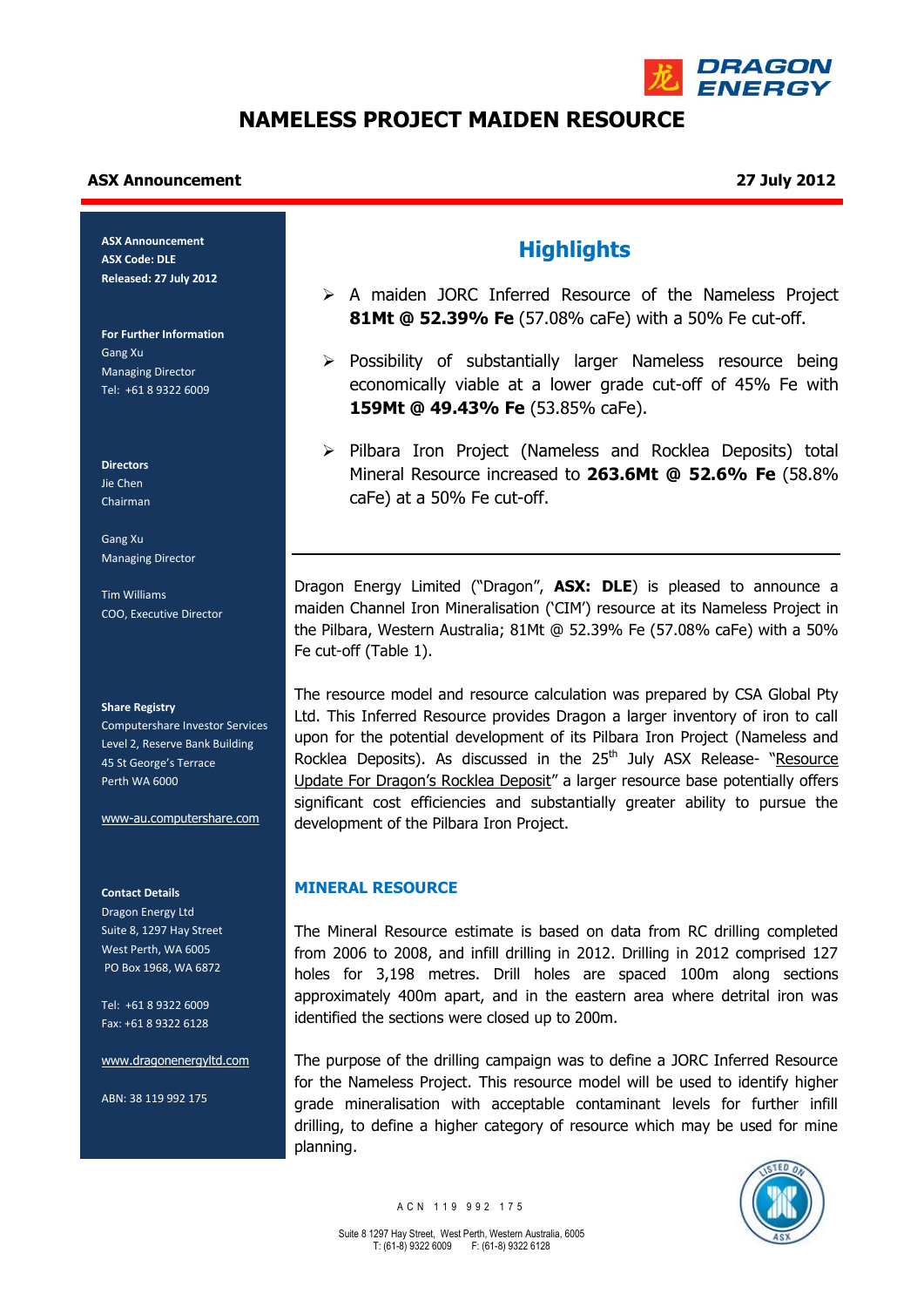**.** 

| Category'       | Cut-off<br>Grade | Mt  | Fe<br>% | caFe<br>% | SiO <sub>2</sub><br>% | Al <sub>2</sub> O <sub>3</sub><br>% | %     | S<br>% | LOI<br>% |
|-----------------|------------------|-----|---------|-----------|-----------------------|-------------------------------------|-------|--------|----------|
| <b>Inferred</b> | 45% Fe           | 159 | 49.43   | 53.85     | 9.71                  | 7.10                                | 0.050 | 0.020  | 8.20     |
| <b>Inferred</b> | 50% Fe           | 81  | 52.39   | 57.08     | 7.55                  | 5.69                                | 0.051 | 0.020  | 8.21     |

The resource estimate is summarised below using cut-off grades of 45% and 50% Fe:

**Table 1: Nameless JORC Resource**

The addition of the Nameless Resource of 81Mt @ 52.39% Fe (57.08% caFe) to the Pilbara Iron Project (Nameless and Rocklea Deposits) inventory increases the total resource base to 263.6Mt @ 52.6% Fe (58.8% caFe) using a 50% Fe cut-off grade (Table 2). The size of this resource is expected to offer significant cost efficiencies and substantially greater ability to pursue development.

| 50% cut-off grade                       |                 | Mt    | <b>Fe</b><br>% | caFe<br>% | SiO <sub>2</sub><br>% | Al <sub>2</sub> O <sub>3</sub><br>% | P<br>% | LOI<br>% |  |  |  |
|-----------------------------------------|-----------------|-------|----------------|-----------|-----------------------|-------------------------------------|--------|----------|--|--|--|
| Dragon- Nameless Deposit <sup>2</sup>   |                 |       |                |           |                       |                                     |        |          |  |  |  |
|                                         | <b>Inferred</b> | 81.00 | 52.39          | 57.08     | 7.55                  | 5.69                                | 0.051  | 8.21     |  |  |  |
| Dragon- Rocklea Deposit <sup>3</sup>    |                 |       |                |           |                       |                                     |        |          |  |  |  |
| Main                                    | Indicated       | 78.94 | 52.37          | 59.31     | 8.48                  | 3.27                                | 0.030  | 11.71    |  |  |  |
| <b>Main</b>                             | <b>Inferred</b> | 9.44  | 51.40          | 58.49     | 8.69                  | 3.58                                | 0.030  | 12.13    |  |  |  |
| <b>North Pod</b>                        | <b>Inferred</b> | 5.22  | 50.97          | 58.11     | 8.00                  | 4.62                                | 0.034  | 12.28    |  |  |  |
|                                         | sub-total       | 93.59 | 52.19          | 59.16     | 8.48                  | 3.37                                | 0.030  | 11.78    |  |  |  |
| Murchison- Rocklea Deposit <sup>4</sup> |                 |       |                |           |                       |                                     |        |          |  |  |  |
|                                         | Indicated       | 15.0  | 53.2           | 60.0      | 7.7                   | 4.0                                 | 0.040  | 11.4     |  |  |  |
|                                         | <b>Inferred</b> | 74.0  | 53.2           | 59.9      | 8.3                   | 3.4                                 | 0.030  | 11.2     |  |  |  |
| sub-total                               |                 | 89.0  | 53.2           | 59.9      | 8.2                   | 3.5                                 | 0.032  | 11.2     |  |  |  |
| <b>Total Mineral Resource</b>           |                 | 263.6 | 52.6           | 58.8      | 8.1                   | 4.1                                 | 0.037  | 10.5     |  |  |  |

**Table 2: Pilbara Iron Project- Mineral Resource**

The maiden resource is limited to the drilled and modelled area of 12.5km in length out of the total delineated 15km strike of a prospective 200-600m wide palaeochannel (Figure 1). The deposit remains open to the west with a further 2.5km strike length remaining to be drill tested after a new mining lease application has been negotiated with the native landholders. Rock chip sampling in this western zone has revealed samples up to 60.36% Fe.

Dragon will also investigate the market for its lower grade resources. This would potentially provide a further substantial increase in the resources at both of Dragon's Rocklea and Nameless Deposits, with the Nameless project alone having 159Mt @ 49.43% Fe (53.85% caFe) if a 45% cut-off is applied.

 $1$  The Inferred Resource was updated in 2012 in accordance with the quidelines of the Australasian Code for reporting Exploration Results, Mineral Resources and Ore reserves (JORC Code 2004) using a 45% and 50% lower cut-off grade, and a specific gravity of

<sup>2.65.</sup> No mining parameters were applied to the model.<br><sup>2</sup> The Mineral Resource was updated in 2012 in accordance with the guidelines of the Australasian Code for reporting Exploration Results, Mineral Resources and Ore reserves (JORC Code 2004) using a 50% lower cut-off grade, and a specific gravity of 2.7. No

mining parameters were applied to the model.<br><sup>3</sup> The Mineral Resource was updated in 2012 in accordance with the guidelines of the Australasian Code for reporting Exploration Results, Mineral Resources and Ore reserves (JORC Code 2004) using a 50% lower cut-off grade, and a specific gravity of 2.7. No mining parameters were applied to the model.<br><sup>4</sup> The Mineral Resource was updated in 2009 in accordance with the guidelines of the Australasian Code for reporting Exploration

Results, Mineral Resources and Ore reserves (JORC Code 2004) using a 50% lower cut-off grade, and a specific gravity of 2.37. No mining parameters were applied to the model.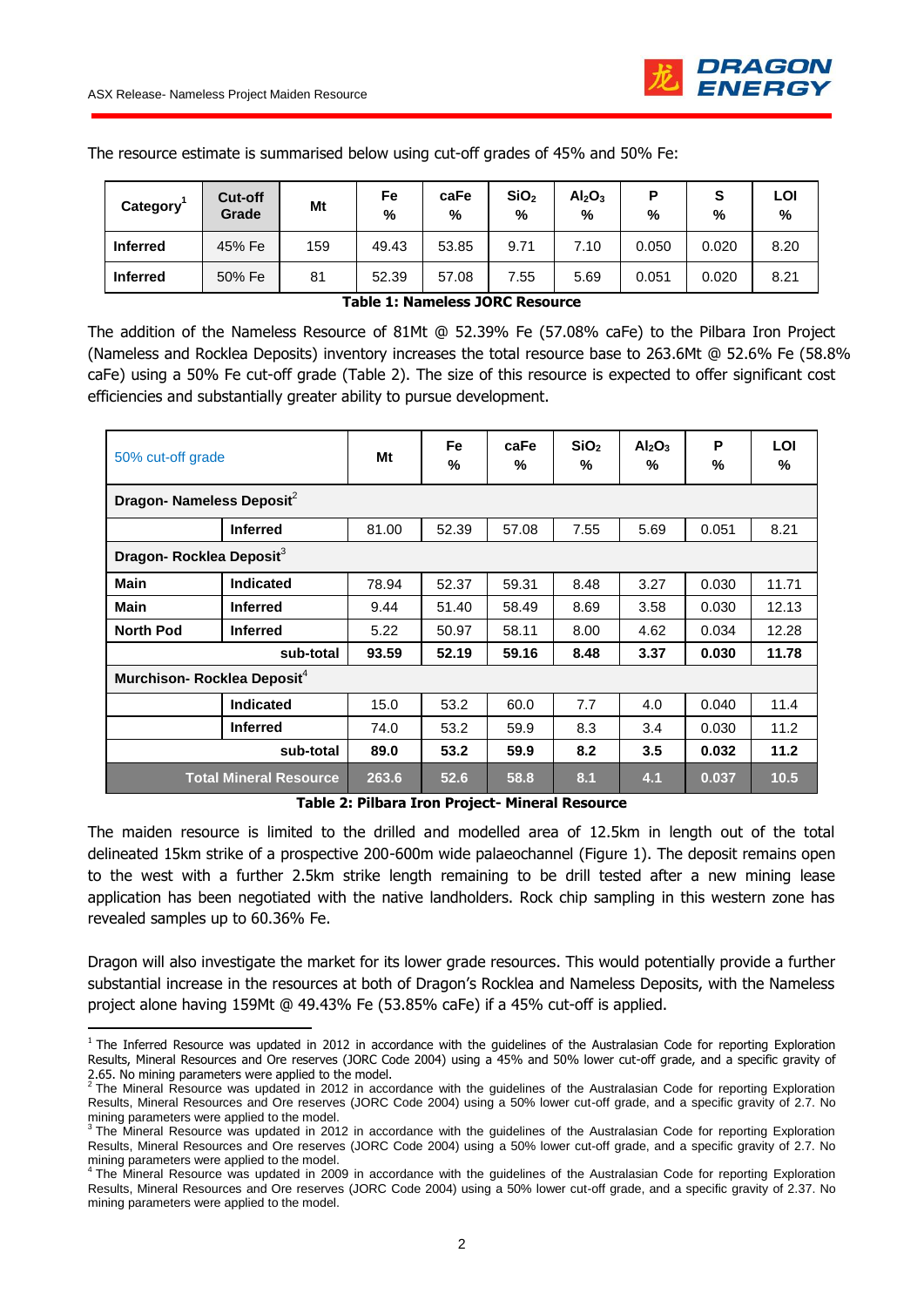

Channel Iron Deposits are highly valued by smelters for their excellent sintering properties and low phosphorous levels. While the iron grades tend to be lower than the more traditional sources of enriched Banded Iron Formations, the LOI content (volatiles, e.g. water) are considerably higher and the volatiles easily burnt off in the calcination smelting process. Calcined iron (caFe) grades and key contaminant levels are used to assess the quality of iron ore deposits.



**Figure 1: Nameless Deposit- Drillhole Plan**

Development of the Pilbara Iron Ore Project will continue in the second half of 2012 with a formal prefeasibility study and transportation approvals being the key priorities.

## **Authorised by:**

### **Gang Xu Managing Director**

For further information please contact:

Gang Xu Managing Director Telephone: +61 8 9322 6009 Mobile: +61 411 039 645

Tim Williams COO, Executive Director Telephone: +61 8 9322 6009